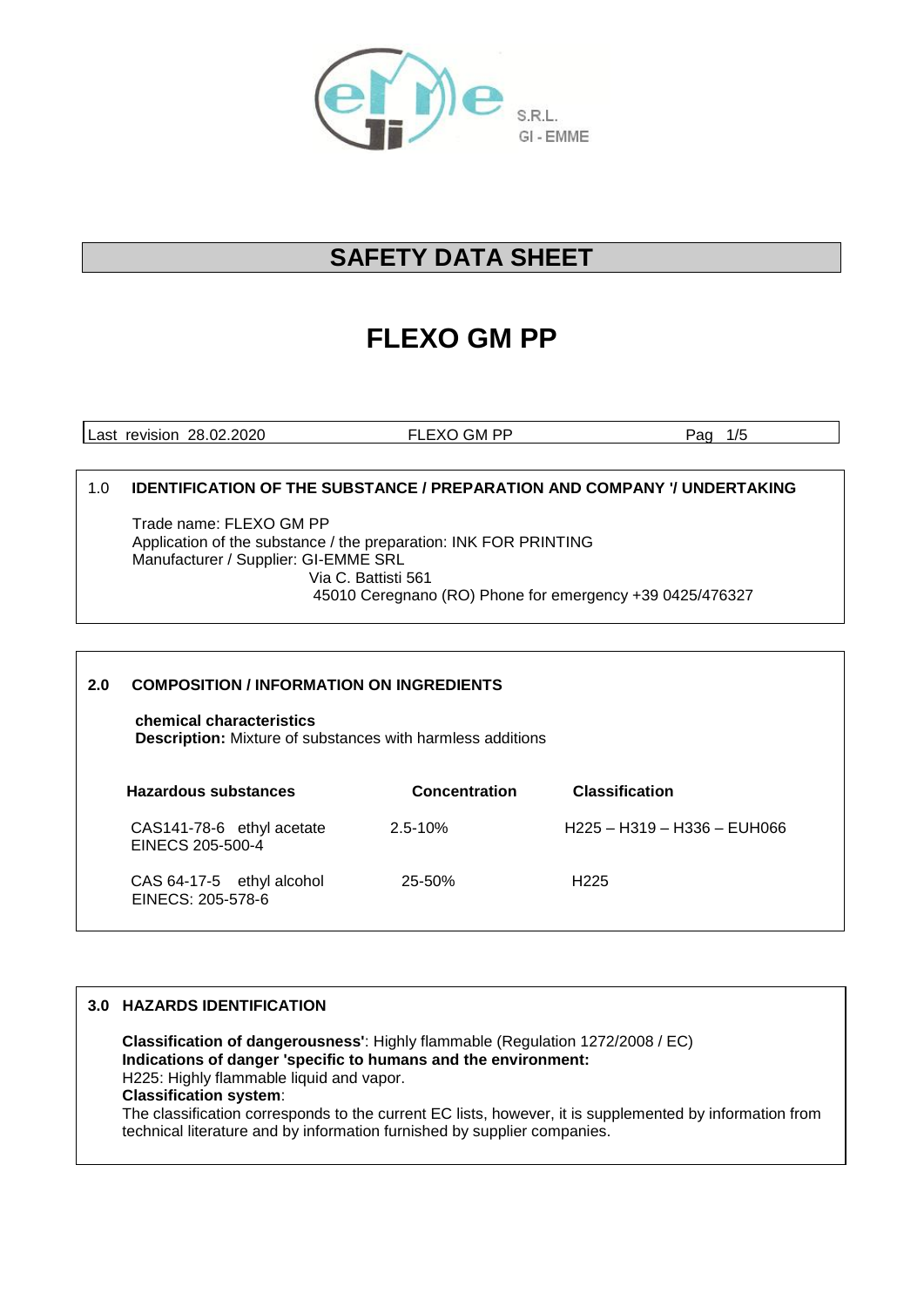## **4.0 FIRST AID MEASURES**

*Inhalation*: Move to fresh air, in case of complaints seek medical advice. **Skin contact:** Generally the product does not irritate the skin. *Eye contact*: Wash with running water for several minutes holding eyelids well open. If symptoms persist, consult your doctor. *Ingestion:* If symptoms persist consult your doctor.

## **5.0 FIRE FIGHTING MEASURES**

**Suitable extinguishing agents**: CO2, sand, dust. Do not use water.

**Fire-fighting means unsuitable for safety motive**: Water; Water jets.

**Protective equipment:** No special measures.

## **6.0 MEASURES IN CASE OF ACCIDENTAL RELEASE**

#### **Precautionary measures Person:**

 Wear protective equipment. Keep away unprotected persons. **Measures for environmental protection**: Prevent seepage into sewage system, holes and cellars. Do not allow to enter drainage system / surface water / ground water.

 **Measures for cleaning and collecting:** Absorb with liquid-binding material (sand, diatomite, acid binders, universal binders, sawdust).

Ensure adequate ventilation. Do not flush with water or aqueous cleaning agents.

## **7.0 HANDLING AND STORAGE**

#### **Manipulation**

**Information for safe handling:**

 Ensure good ventilation / exhaustion at the work workplace. Avoid aerosol formation. **Precautions in case of fire or explosion:** Keep away from heat sources, do not smoke. Protect against electrostatic charges.

**Storage**

 **Requirements for storerooms and containers**: Store in a cool location. **Further information about storage conditions**: None. **Further information about storage conditions**: Keep container tightly sealed. Store in cool, dry conditions in well sealed receptacles.

## **8.0 PERSONAL PROTECTION / EXPOSURE**

 **Additional information about design of technical systems: No further data; see item 7. The components with limit values that require monitoring at the workplace: 64-17-5 ethanol**

 TLV Long-term value: 1910 mg / m3, 1000 ppm A4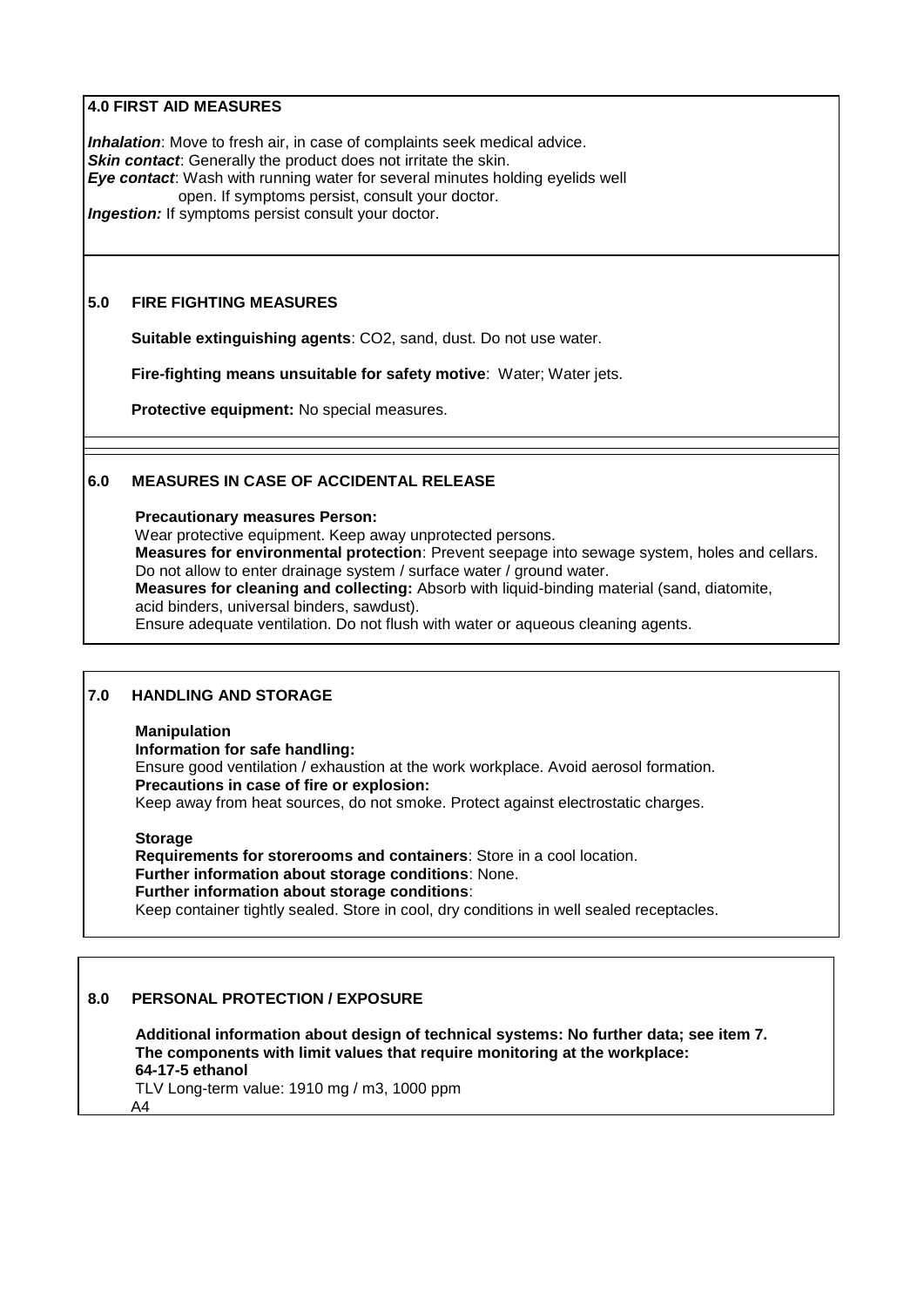## **141-78-6 ethyl acetate**

TLV Long-term value: 1460 mg / m3, 400 ml / m3

**Additional information**: The lists valid during the making were used as basis.

#### **Personal protective equipment**

**General protective and hygienic measures:**

 Keep away from foodstuffs, beverages and feed. Immediately remove contaminated clothing. Wash your hands before or at the end of work.

Avoid contact with eyes. Avoid contact with eyes and skin.

#### **Breathing equipment**:

 In case of brief exposure or low pollution use respiratory filter In case of intensive or longer exposure use self.

 **Protection of hands:** Protective gloves.

#### **The glove material**

 The selection of suitable gloves does not only depend on the material, but also on other characteristics of quality variable from one manufacturer to another. As the product is a preparation of several substances, the resistance of the glove material can not be calculated in advance and has therefore to checked prior employment.

#### **Penetration time of glove material**

 The determined penetration times according to EN 374-3 are not performed under practical conditions. For this reason it is recommended a maximum wearing time, equal to 50% of the time of passage.

**Eve protection:** Tightly sealed goggles

## **9.0 PROPERTY 'PHYSICAL AND CHEMICAL**

 **General Information Form**: Liquid **Color:** various colors **Odour**: Characteristic **Change in condition Melting point / Melting range**: Undetermined **Boiling point / Boiling range**: 76 ° C **Flash point** ':  $-4 \degree C$  **Ignition temperature**: 180 ° C **Self-igniting:** Not applicable **Explosion hazard:** The product is not explosive, it is nevertheless possible formation of explosive mixtures of air / vapor. **Explosion limits:** Lower: 2.1 Vol% Upper: 15.0 Vol% **Vapour pressure at 20 ° C:** 97 hPa **Density 'at 20 ° C**: Not defined **Solubility in / Miscibility with water:** Slightly and / or immiscible. **Solvent content Organic solvents:** 60-64% **Solid content**: 36-40%

#### **10.0 STABILITY 'and Reactivity'**

**Thermal decomposition / conditions to be avoided:** The product does not decompose if used according to specifications. **Dangerous reactions:** No dangerous reactions. **Hazardous decomposition products:** No known hazardous decomposition products.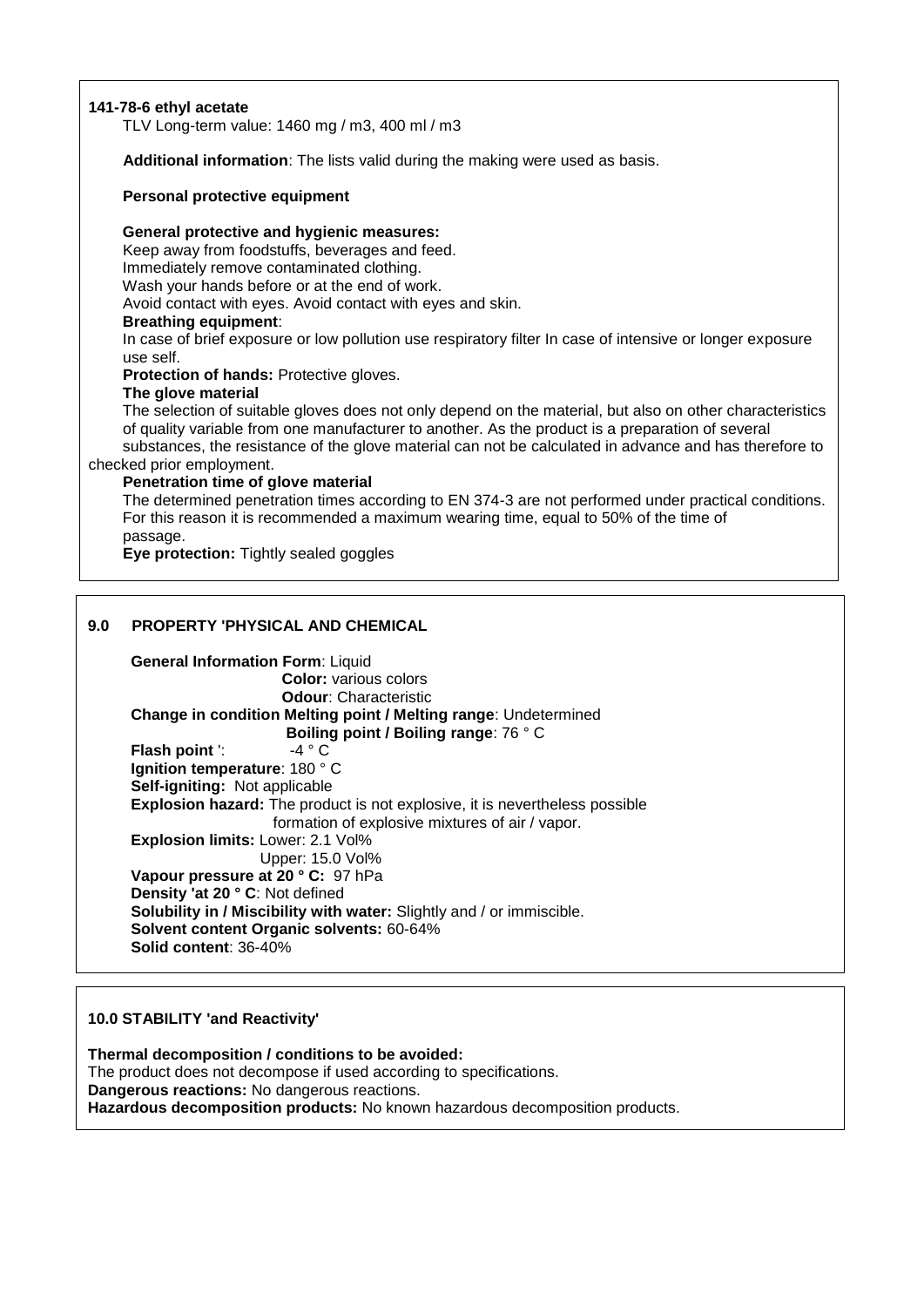#### **11.0 TOXICOLOGICAL INFORMATION**

#### **Toxicity acute**

**Primary irritant effect on the skin**: No irritant effect. **Primary irritant effect on the eye:** Splashes in the eyes can cause irritation and irreversible damage. **Sensitization:** No sensitizing effects known.

## **12.0 ECOLOGICAL INFORMATION**

#### **Additional information**:

Hazard class 1 (D) (Self-assessment): slightly hazardous. Not to enter a ground water, water course or sewage system undiluted product or large quantities

#### **13.0 DISPOSAL**

**Advice for the product**: Must not be disposed of with household waste. Do not enter sewage system.

**European Waste Catalogue** 08 03 15 ink sludges other than those mentioned in 08 03 14 **Tips for packaging not cleaned**: Disposal according to official regulations.

## **14.0 TRANSPORT INFORMATION**

 **Road / rail transport ADR / RID (cross-border) ADR / RID-GGVS / E Class:** 3 Flammable liquids **Kemler Number:** 33 **UN Number**: 1210 **Pack Group:** II **Description of goods:** 1210 PRINTING INK (vapor pressure at 50 ° C less or equal to 110 kPa).

 **Maritime transport IMDG IMDG Class:** 3 **UN Number**: 1210 **Label:** 3 **Pack Group**: II **EMS Number**: F-E, S-D **Marine pollutant:** No **Proper shipping name**: PRINTING INK

 **Air transport ICAO-TI and IATA-DGR**: **ICAO / IATA Class** 3 **UN / ID Number:** 1210 **Label:** 3 **Pack Group**: II **Proper shipping name:** PRINTING INK